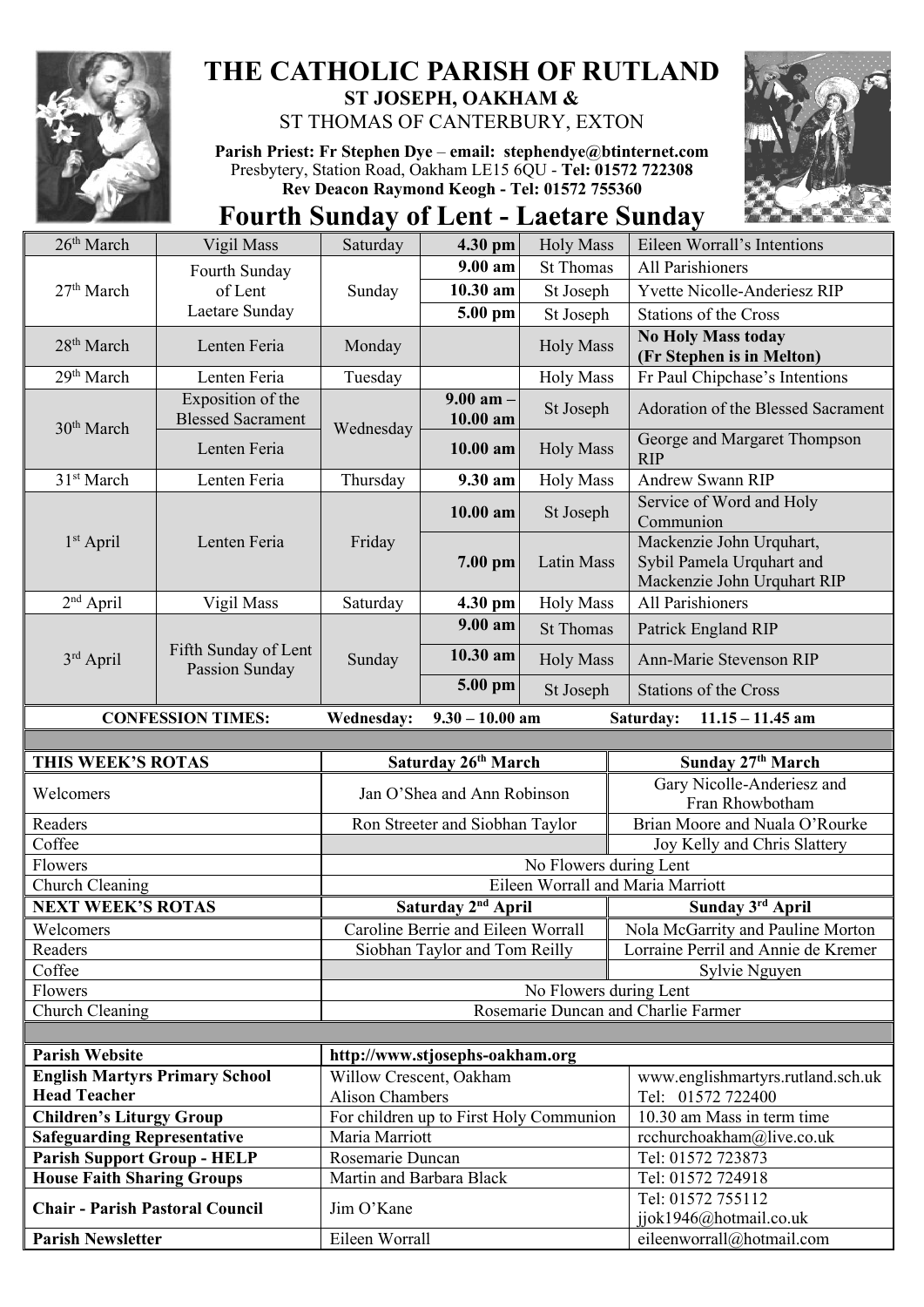**Please pray for the following who are ill:** *Colleen Lully, Mary Hurst, Sarah Ennis, Marie-Jeanne LloydHughes, Philip Quinn, Teresa Thompson, Sharon Larkworthy, Halina Woolford, Myra Smith, Janet and Barry ChalmersStevens, Fr David Bowler, Annie Welsh, Floss Jepson, Joy Widdows, Krystyna Chritchlow, Sally Blythin, Richard Goodger, Jim Whalley,, Fr John Trenchard, Elisabeth Simpson, Florence Valentine, Alison Pepperdine. Neil Mackenzie, David Price, Fr Kevin Gradwell, Moira McCormick, Claire Smith, Fiona Ruddle, Calum Simpson and Angela Munton, John Shortmoor,Joseph Shortmoor and Fr Tom McGovern, Elizabeth Ann Hill, Melanie McDonald, Ita Jones and Michael Dawson - If you cannot see your loved one's name in this sick list online you need to sign a consent form – please email Maria at* [rcchurchoakham@live.co.uk](mailto:rcchurchoakham@live.co.uk)*.*

*Anniversaries Henry Harper, Jim Smith, Maureen Mather, Walentyna Wojtew, Lily Simpson, Henry Sanders, Patrick Roche, Sheila Stimson, Dorothy Maxwell, Margaret Murton, Angela Clipsham and David Healey*

| Last week's collection<br>Collections<br>£242.52<br>Planned Giving and Donations<br>£701.40<br>£943.92<br>Total<br>Don't forget to join us for coffee<br>$\sum_{i=1}^{n}$<br>after Holy Mass on<br>Wednesday and Sunday.<br><b>Good Friday Witness Walk</b><br>Churches Together are organising the<br>annual Christian Walk of Witness on<br>Good Friday for the first time since the<br>pandemic as follows:<br>Friday, 15th April. Good Friday.<br>10.15. Assemble in the grounds of St John<br>& St Anne<br>10.30 silent walk of Witness through the<br>town along the High Street to the Market<br>Place.<br>10.40 Short service and Hymns around the<br>Buttercross. All welcome.                                                                                                                                                                                                                          |                                                                                                                                                                                                                                                                                                                                                                                                                                                                                                                                                                                                         | <b>Prayer to Saint Michael the Archangel</b><br>Holy Michael, Archangel, defend us in the day of battle;<br>be our safeguard against the wickedness and snares of the<br>devil; may God rebuke him, we humbly pray, and do thou,<br>Prince of the Heavenly Host, by the power of God,<br>thrust down to hell Satan, and all evil spirits who wander<br>through the world for the ruin of souls. Amen.<br>As St Michael is the Patron Saint of Kyiv, the capital city<br>of Ukraine, we will say this prayer during Holy Mass in<br>support of the people of Ukraine and for peace in the<br>whole world. |  |  |  |
|------------------------------------------------------------------------------------------------------------------------------------------------------------------------------------------------------------------------------------------------------------------------------------------------------------------------------------------------------------------------------------------------------------------------------------------------------------------------------------------------------------------------------------------------------------------------------------------------------------------------------------------------------------------------------------------------------------------------------------------------------------------------------------------------------------------------------------------------------------------------------------------------------------------|---------------------------------------------------------------------------------------------------------------------------------------------------------------------------------------------------------------------------------------------------------------------------------------------------------------------------------------------------------------------------------------------------------------------------------------------------------------------------------------------------------------------------------------------------------------------------------------------------------|----------------------------------------------------------------------------------------------------------------------------------------------------------------------------------------------------------------------------------------------------------------------------------------------------------------------------------------------------------------------------------------------------------------------------------------------------------------------------------------------------------------------------------------------------------------------------------------------------------|--|--|--|
| Stations of the Cross each week in Lent on<br>Fridays at 10.45 am, shared with All Saints.<br>Friday 1 <sup>st</sup> April - All Saints<br>Friday 8 <sup>th</sup> April - St Joseph's<br>On all Sundays in Lent, we will also make<br>the Stations of the Cross at<br>5.00 pm in St Joseph's.                                                                                                                                                                                                                                                                                                                                                                                                                                                                                                                                                                                                                    | <b>Diocesan Pilgrimage to Walsingham – Saturday 11<sup>th</sup> June 2022</b> Join with Bishop<br>Patrick on pilgrimage to the National Shrine of Our Lady to pray for vocations, peace<br>in our world and evangelisation. Transport to Walsingham will be individually<br>organised or encourage your deanery parishes to organise a coach or minibus together.<br>For further details, contact Deacon Seamus O'Looskan at St Paul's Catholic School,<br>Leicester, LE5 6HN on 0116 2414057, email solooskan@stpauls.leicester.sch.uk or<br>visit the Walsingham Shrine website www.walsingham.org.uk |                                                                                                                                                                                                                                                                                                                                                                                                                                                                                                                                                                                                          |  |  |  |
| <b>Parish Council Meeting Minutes</b><br>If you would like a copy of the minutes of the latest PPC meeting,<br>please email Maria at rcchurchoakham@live.co.uk                                                                                                                                                                                                                                                                                                                                                                                                                                                                                                                                                                                                                                                                                                                                                   | <b>Easter Flowers</b> There will be a collection after Holy Mass<br>next weekend (2 <sup>nd</sup> /3 <sup>rd</sup> April) for Easter Flowers for the<br>Church.                                                                                                                                                                                                                                                                                                                                                                                                                                         |                                                                                                                                                                                                                                                                                                                                                                                                                                                                                                                                                                                                          |  |  |  |
| <b>English Martyrs School News</b><br>We have a vacancy for a Premises Officer at school. Please contact the office for more information.<br>Some of our children took part in the Primary Spotlight show at Stamford Corn Exchange this week. They worked really hard,<br>learning their dances and performed beautifully in front of a packed theatre. It was a great experience for them.<br>Our children took part in a sponsored walk to help raise money for Cafod's Walk Against Hunger campaign. We raised an incredible<br>£800 cash plus any donations that were made online!<br>From Friday 1 <sup>st</sup> April, please put your Tesco blue tokens in the English Martyrs box in the Tesco Foyer. We are hoping to secure the<br>top amount so we can buy some new non-fiction books for the school library for our children to enjoy. Thank you!                                                   |                                                                                                                                                                                                                                                                                                                                                                                                                                                                                                                                                                                                         |                                                                                                                                                                                                                                                                                                                                                                                                                                                                                                                                                                                                          |  |  |  |
| Aid for Chad and Lima Peru<br>Do please take a little peep at the Peruvian items for sale this weekend in the Meeting Room after Holy Mass. There is also a variety<br>of delicious home made jars of jam on sale to tempt you, as well as the little decorated Easter eggs. Every penny feeds the hungry.<br>Thank you.<br>A big thank you too for the bumper bag of lovely clothes left this week to be sold for Chad.                                                                                                                                                                                                                                                                                                                                                                                                                                                                                         |                                                                                                                                                                                                                                                                                                                                                                                                                                                                                                                                                                                                         |                                                                                                                                                                                                                                                                                                                                                                                                                                                                                                                                                                                                          |  |  |  |
| Please grab a leaflet from the Church porch with information about all that can be recycled – you will be pleasantly<br>Recycling<br>surprised at just what can be recycled!                                                                                                                                                                                                                                                                                                                                                                                                                                                                                                                                                                                                                                                                                                                                     |                                                                                                                                                                                                                                                                                                                                                                                                                                                                                                                                                                                                         |                                                                                                                                                                                                                                                                                                                                                                                                                                                                                                                                                                                                          |  |  |  |
| GodCalls Adventure GodCalls Adventure from the National Office for Vocation, is a free, 40-day self-guided course which aims to<br>help you grow in holiness and root each day in prayer. You will find resources on the website https://www.godcalls.co.uk/godcalls-<br>adventure to guide you in how to plan your days, putting God at the centre of your life, engage in prolonged prayer and journey your<br>progress. The downloadable resources focus on cultivating different virtues, ranging from meekness to purity, gratitude to courage.<br>There is also guidance on using the Bible, how to pray and reflect with the Rosary and the Stations of the Cross. Join the private<br>Facebook group where you can find support and fellowship (type GodCalls Adventure into the search bar in Facebook to join).<br>GodCalls Adventure is not just for Lent - try the 40 days at any point of the year. |                                                                                                                                                                                                                                                                                                                                                                                                                                                                                                                                                                                                         |                                                                                                                                                                                                                                                                                                                                                                                                                                                                                                                                                                                                          |  |  |  |
| <b>Caritas – Diocese of Nottingham</b> Caritas has received numerous expressions of interest in hosting, welcoming and supporting<br>refugees from the conflict in Ukraine. The pieces are beginning to fall in place nationally, enabling us to develop ways locally to<br>support parishes and individuals in their response. There will be a workshop on Zoom on Monday 28 <sup>th</sup> March under the banner of<br>Parishes of Welcome, to support those who wish to respond to the refugee crisis. To sign up visit bit.ly/ParishesofWelcome or email<br>Paul Bodenham at caritas@dioceseofnottingham.uk                                                                                                                                                                                                                                                                                                  |                                                                                                                                                                                                                                                                                                                                                                                                                                                                                                                                                                                                         |                                                                                                                                                                                                                                                                                                                                                                                                                                                                                                                                                                                                          |  |  |  |